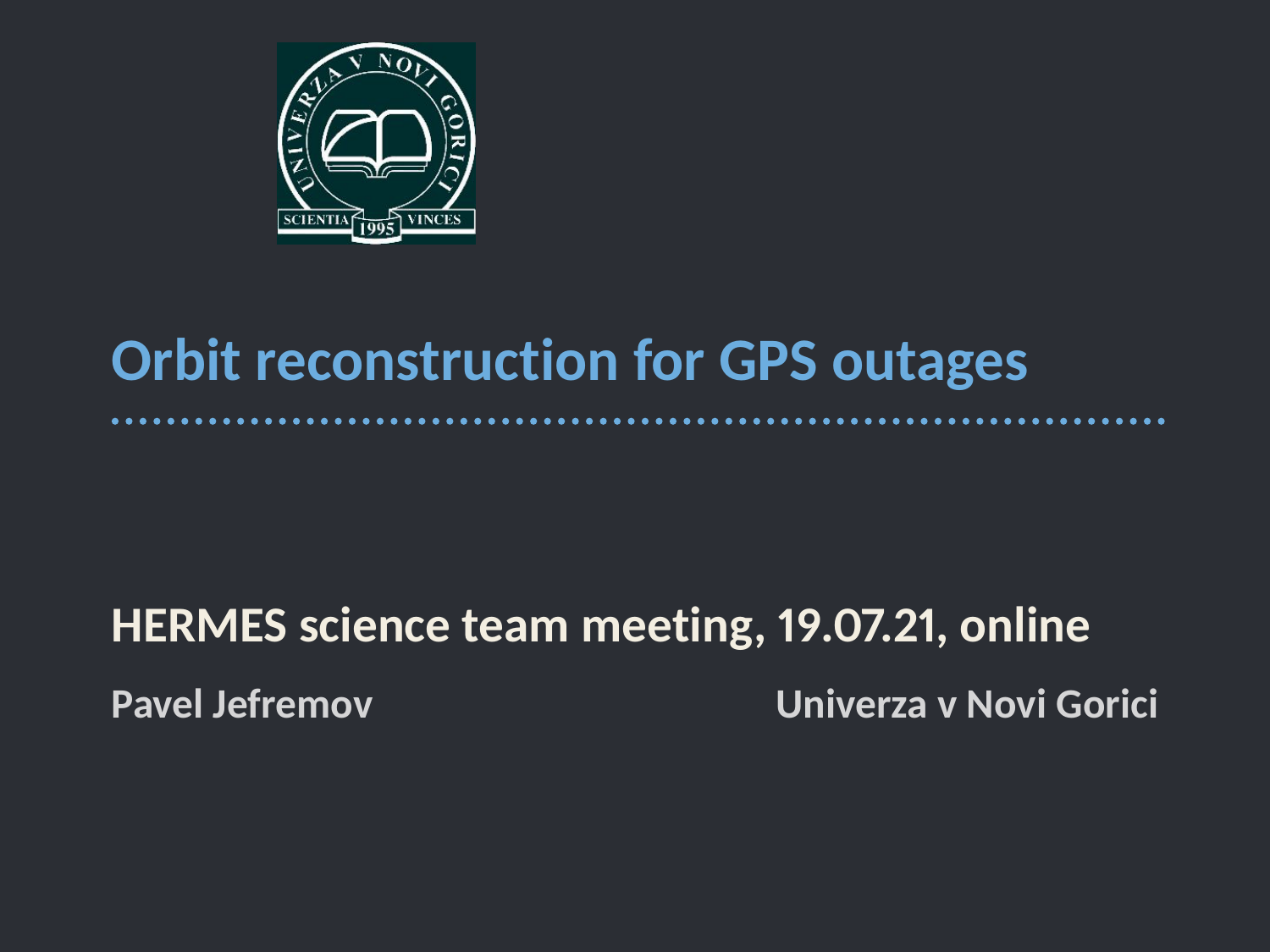#### Our contribution

The scientific goal for timing resolution requires precision of 30 m. The present algorithm is aimed at finding the satellite's position within *long* GPS coverage gaps, i. e. up to 25 min.

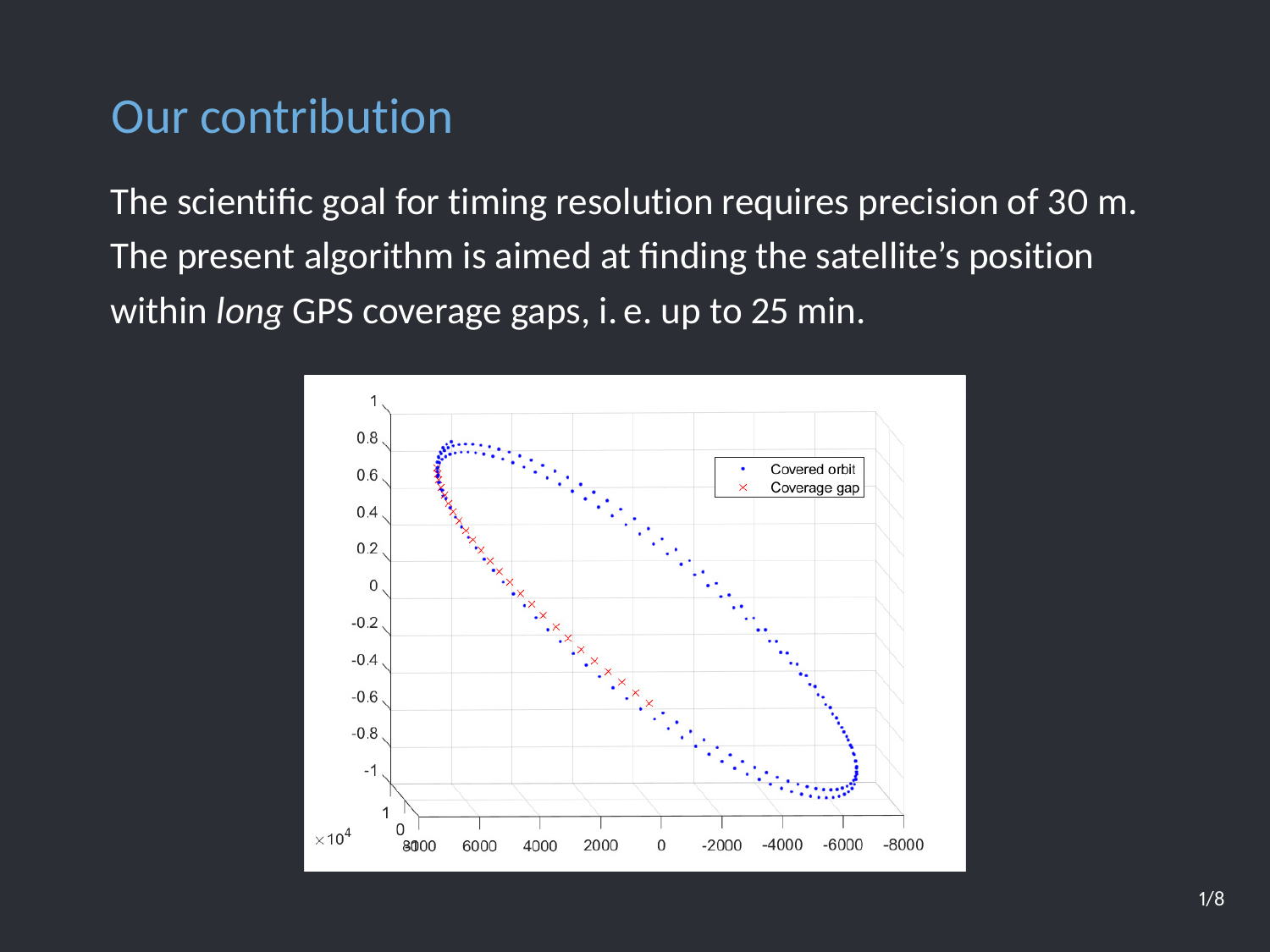Corrections approach

We approximate the points inside the outage by

 $X_{\text{out}} \approx X_{\text{Ken}} + \delta_1 X + \delta_2 X$ 

**Here** 

- $\bullet$   $\mathbf{X}_{\text{Kep.}}$  is Keplerian elliptical orbit with the *J*<sub>2</sub>-correction for Earth's oblateness.
- $\delta_1$ **X** first-order correction, uses points just before and after the gap.
- $\delta_2$ **X** second-order correction: points lying 1 full quasi-period before and after the gap.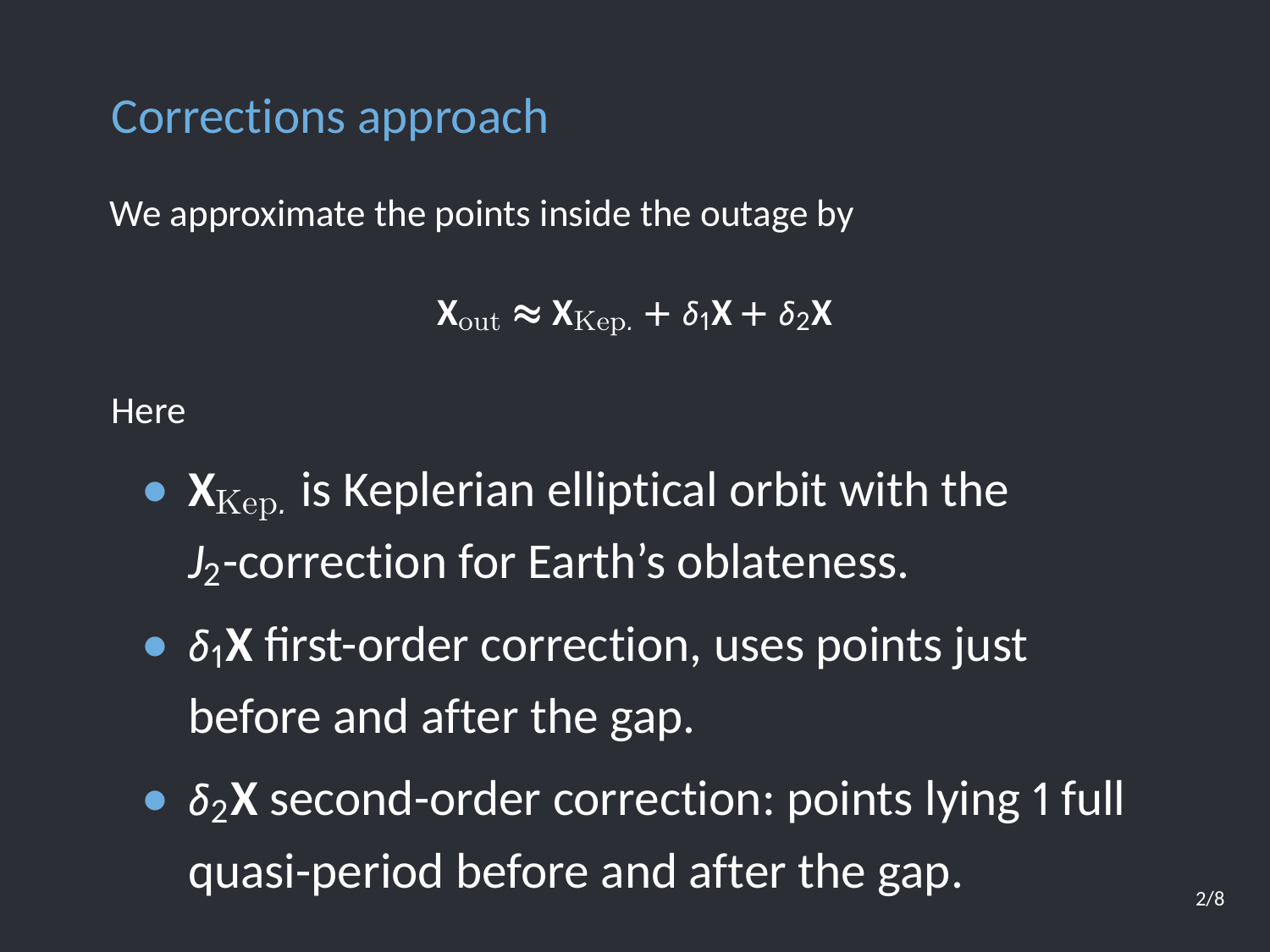#### Keplerian orbit

The Keplerian orbit is constructed by utilising the two-body gravitational potential with  $J_2$  harmonics as correction to it:

$$
U = -\frac{GM}{r} + \frac{J_2(3\sin^2\theta - 1)}{2r^3}.
$$
 (1)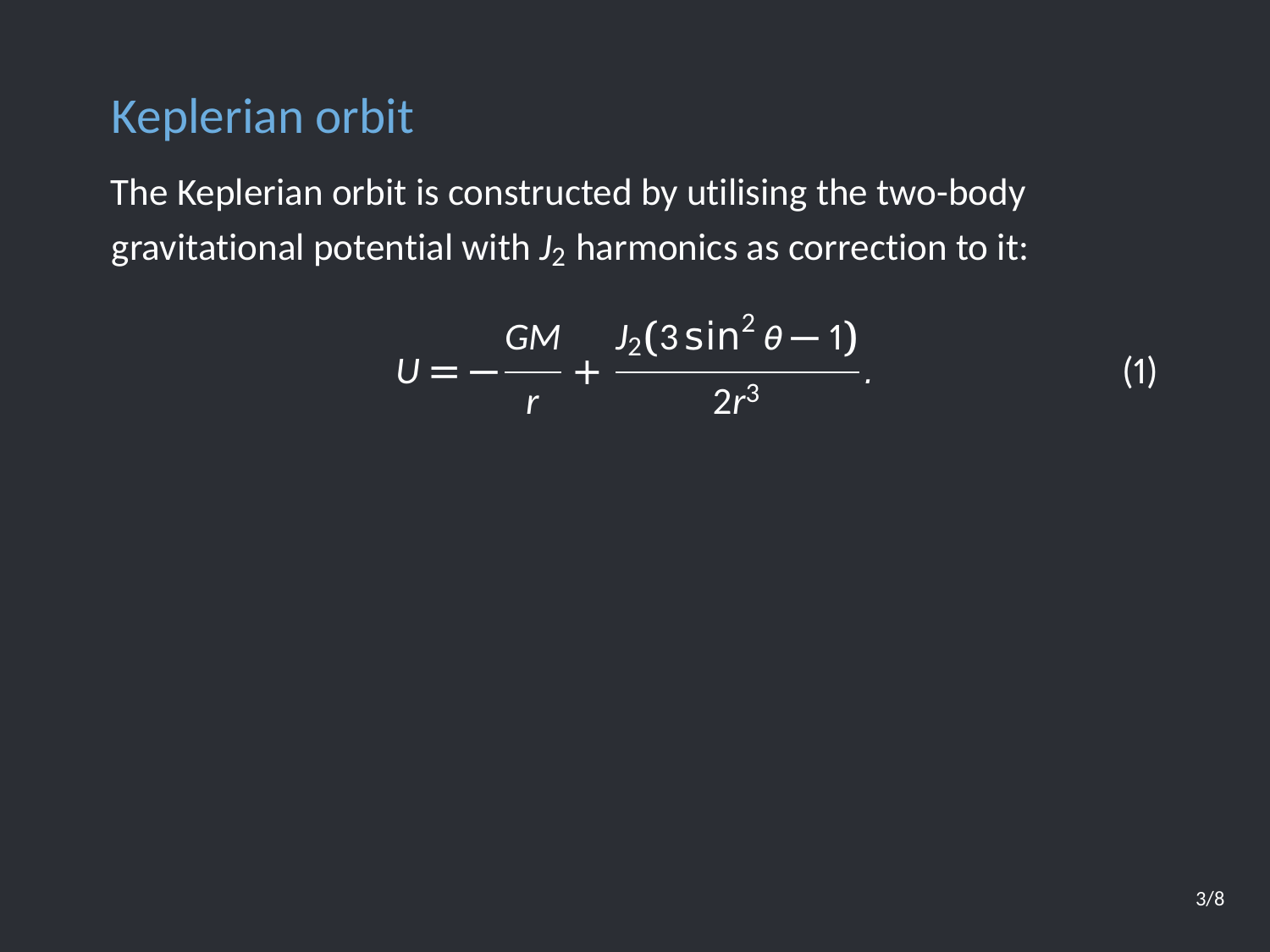#### Keplerian orbit

The Keplerian orbit is constructed by utilising the two-body gravitational potential with  $J_2$  harmonics as correction to it:

$$
U = -\frac{GM}{r} + \frac{J_2(3\sin^2\theta - 1)}{2r^3}.
$$
 (1)

- **•** The orbit is constructed using Keplerian equations and the least-square method with 5 points before the gap as input. (See Vallado, *Fund. of Astrod. and Appl.*, 2013).
- **•** After construction the orbit is propagated in the outage region to obtain  $\bm{\mathsf{X}}_{\text{Kep.}}$  .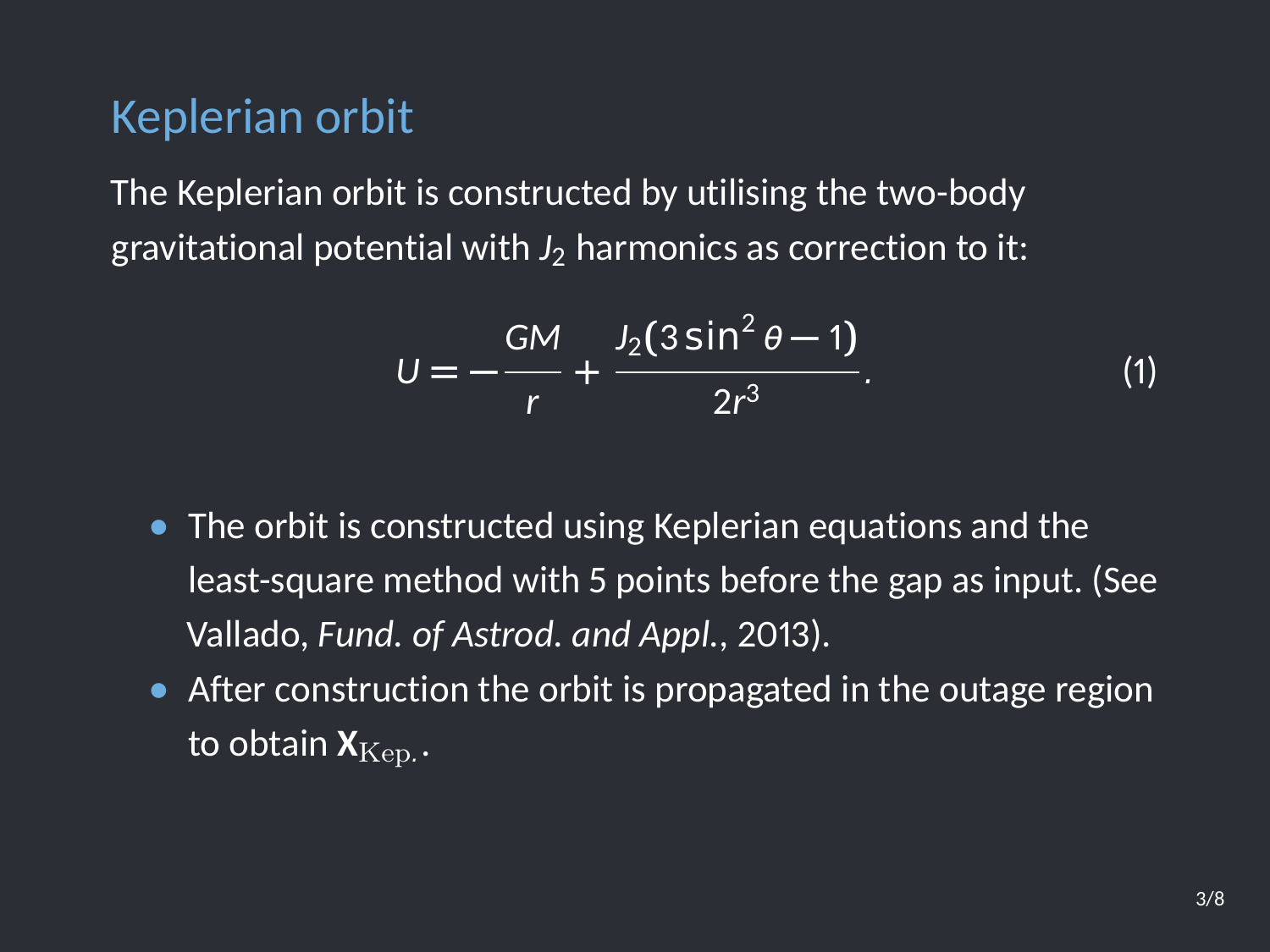### Keplerian orbit

The Keplerian orbit is constructed by utilising the two-body gravitational potential with  $J_2$  harmonics as correction to it:

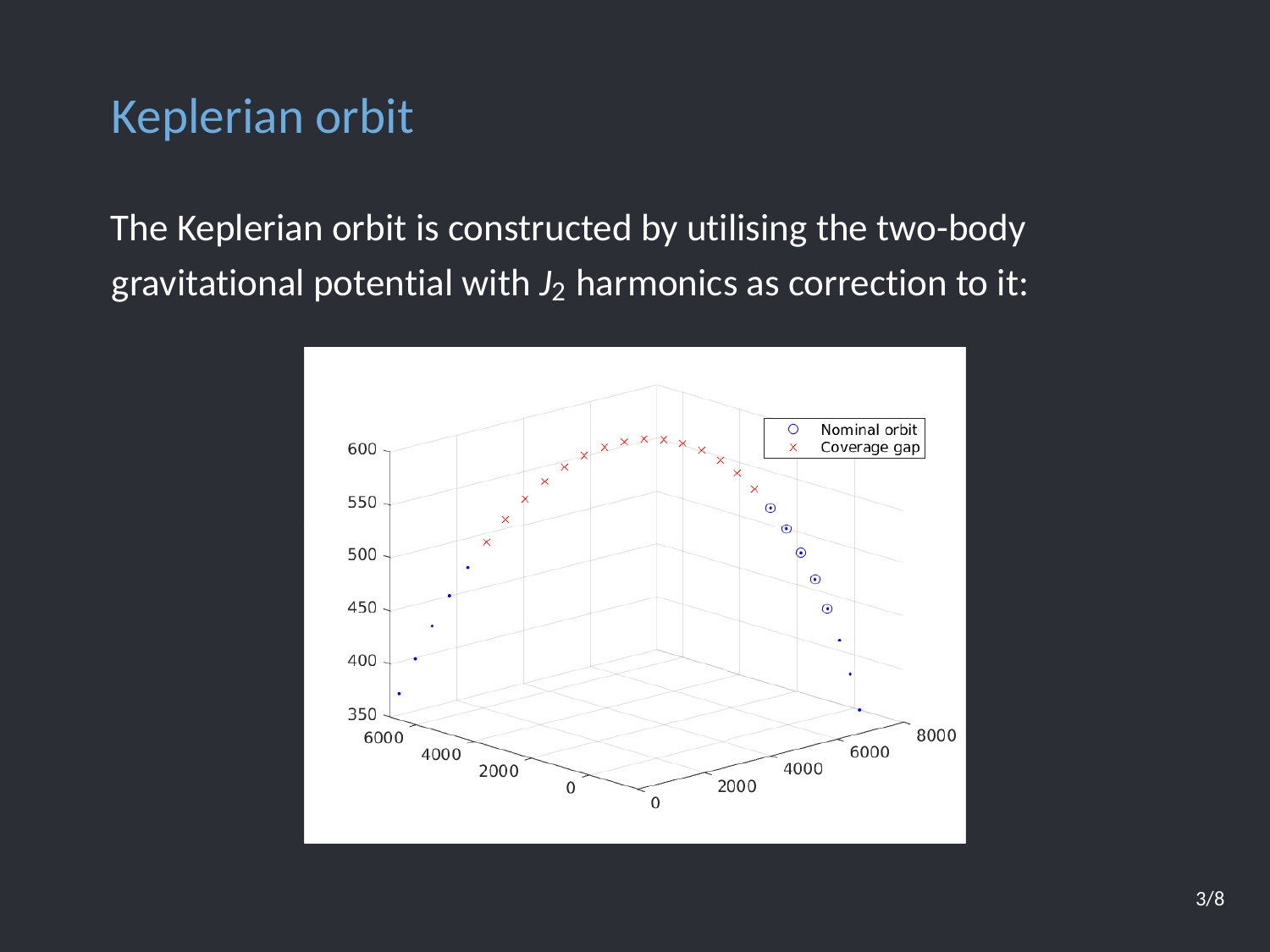#### First-order correction

To find the first-order correction we

**•** take ca. 30 points lying before and 30 after the outage and compute for them the difference:

$$
\mathbf{X}-\mathbf{X}_{\mathrm{Kep.}}
$$

- **•** Fit the difference by 8th—12th order polynomial for each coordinate.
- Interpolate the region in between. The result is  $\delta_1 X$ .
- For the data with  $\sigma_{pos} = 3$  m, the probability t<u>o stay within 30</u> m is ca. 80 %.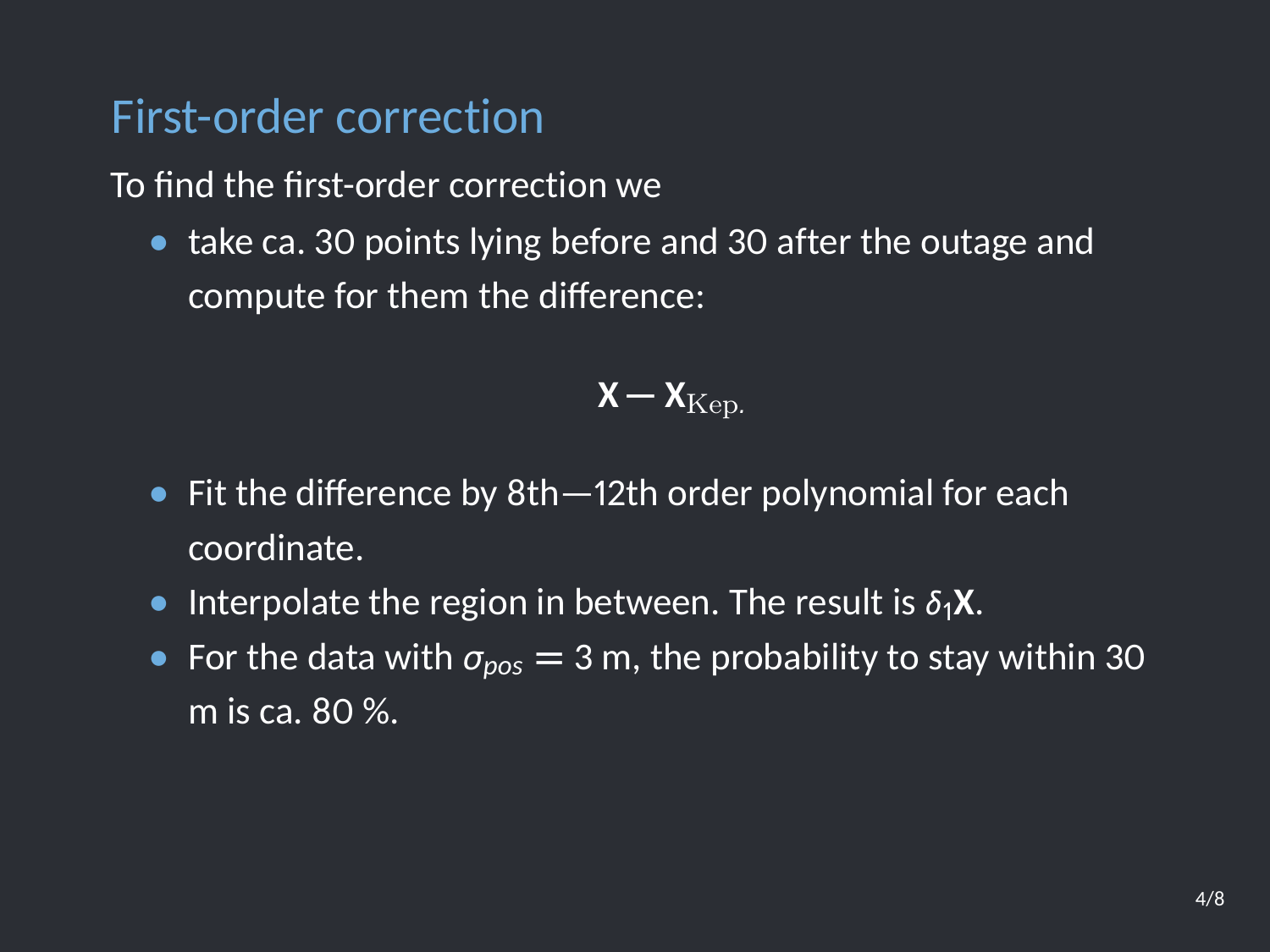### First-order correction

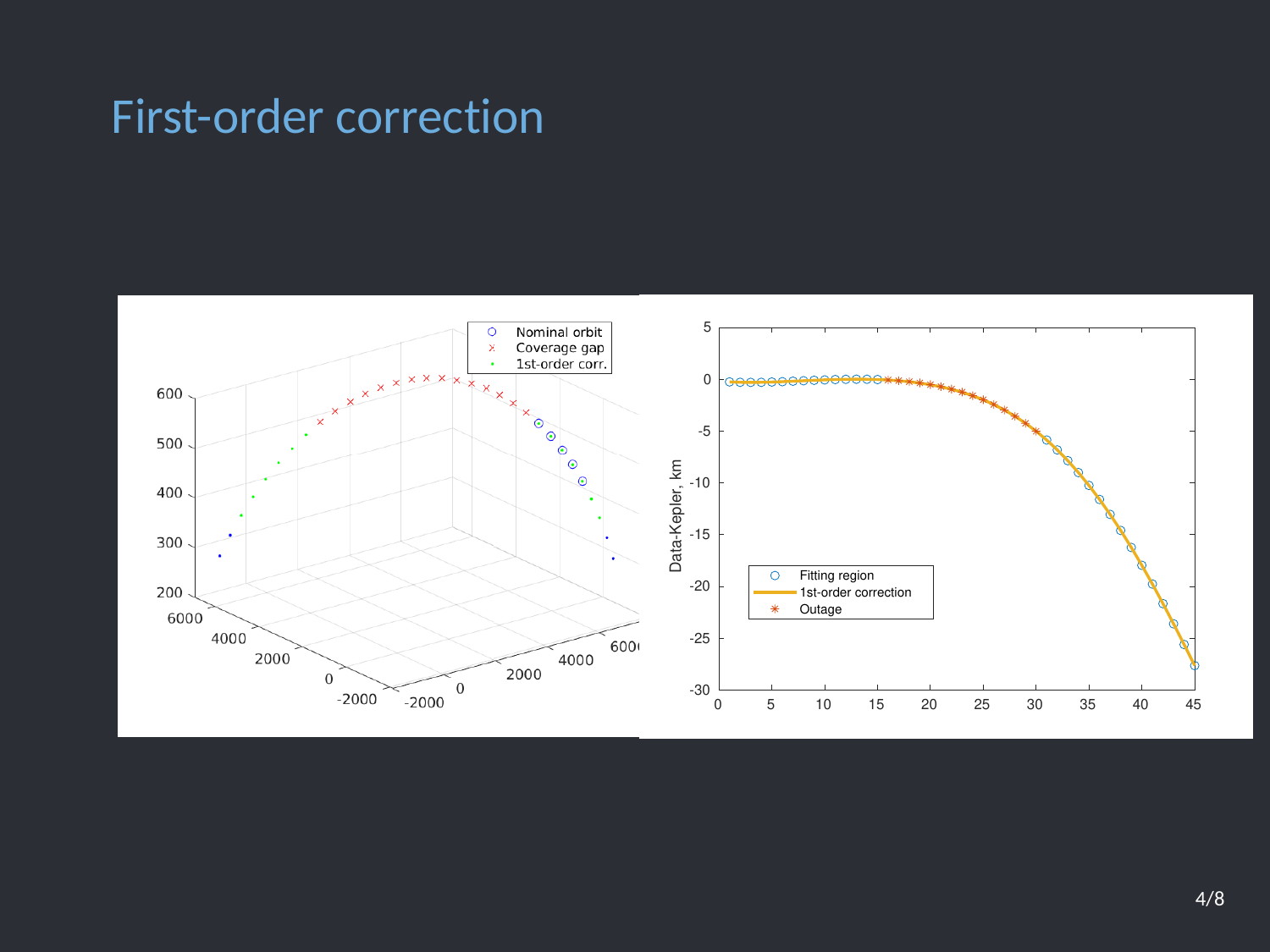#### Second-order correction

For the 2nd-order correction we use data from one Keplerian period before and after the outage:

- Take points lying at  $t_{\pm} = t_{\text{out}} \pm T_{\text{Kep}}$  and compute nominal orbit + 1st order correction for them.
- **•** For pretending outages starting at *t***<sup>±</sup>** compute difference from the data:

$$
\Delta \mathbf{X}_{\mathrm{b},\mathrm{a}} = \mathbf{X}_{\mathrm{b},\mathrm{a}} - \mathbf{X}_{\mathrm{Kep.}} - \delta_1 \mathbf{X}.
$$

**•** Find the 2nd-order correction as the average value between "before" and "after"

$$
\delta_2 \mathbf{X} = \frac{\Delta \mathbf{X}_b + \Delta \mathbf{X}_a}{2}.
$$
 (1)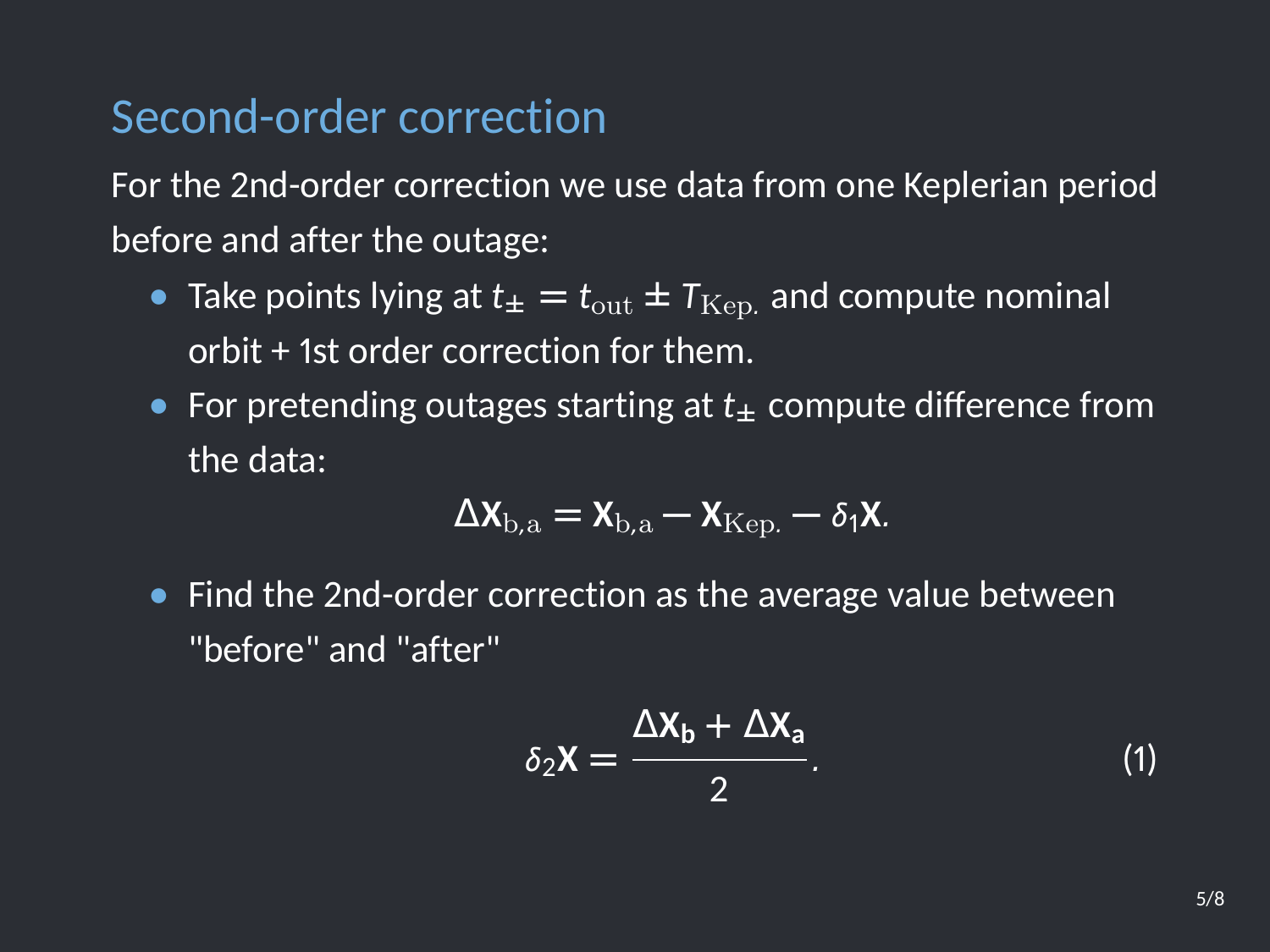### Second-order correction

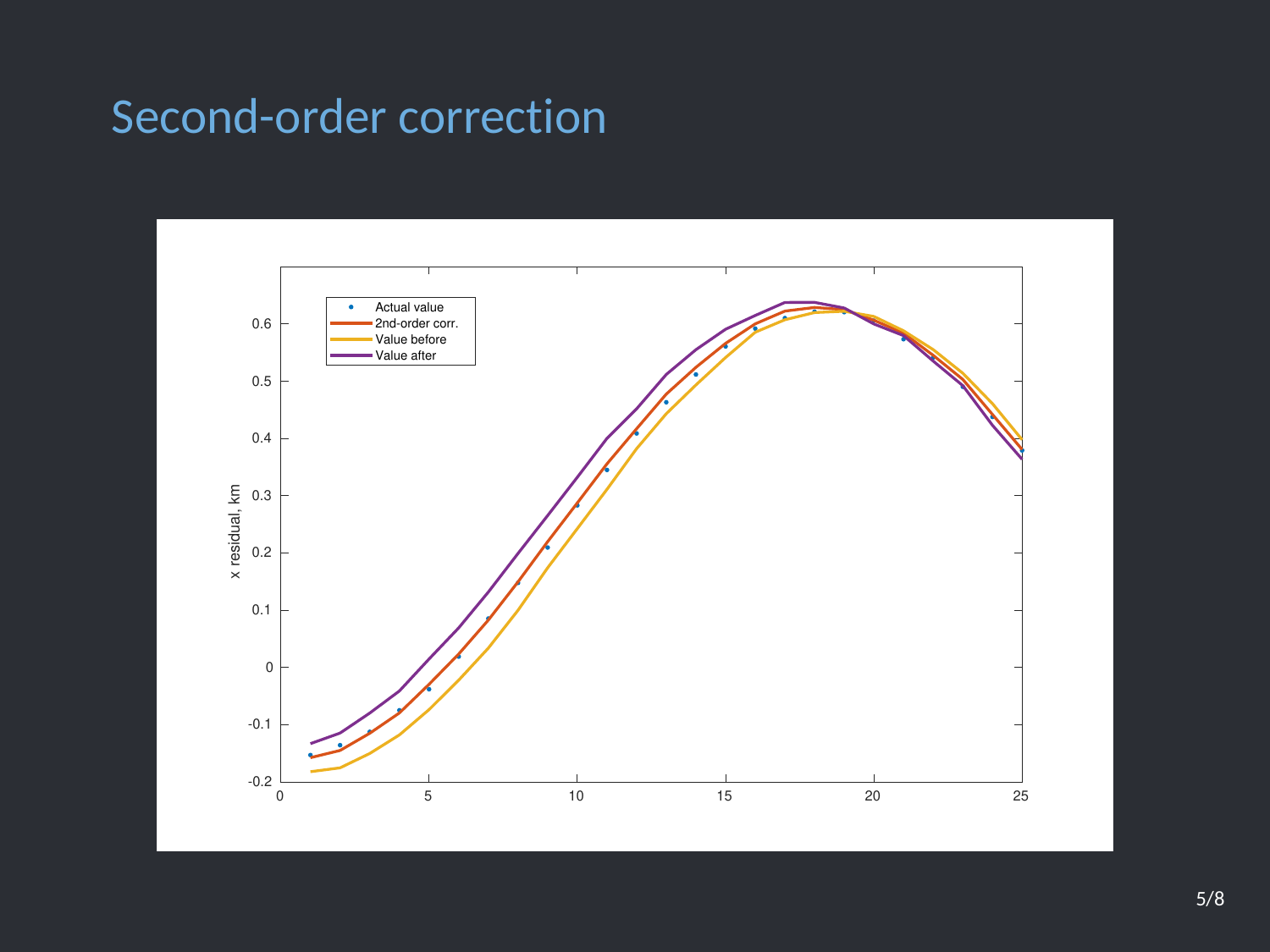#### Results

For the simulated fiducial HERMES orbit (LEEO,  $e = 0$ ,  $i = 0^{\circ}$ ) with Gaussian noise the probability to stay within 30 m for a 25-minute long outage: **≈** 98%.

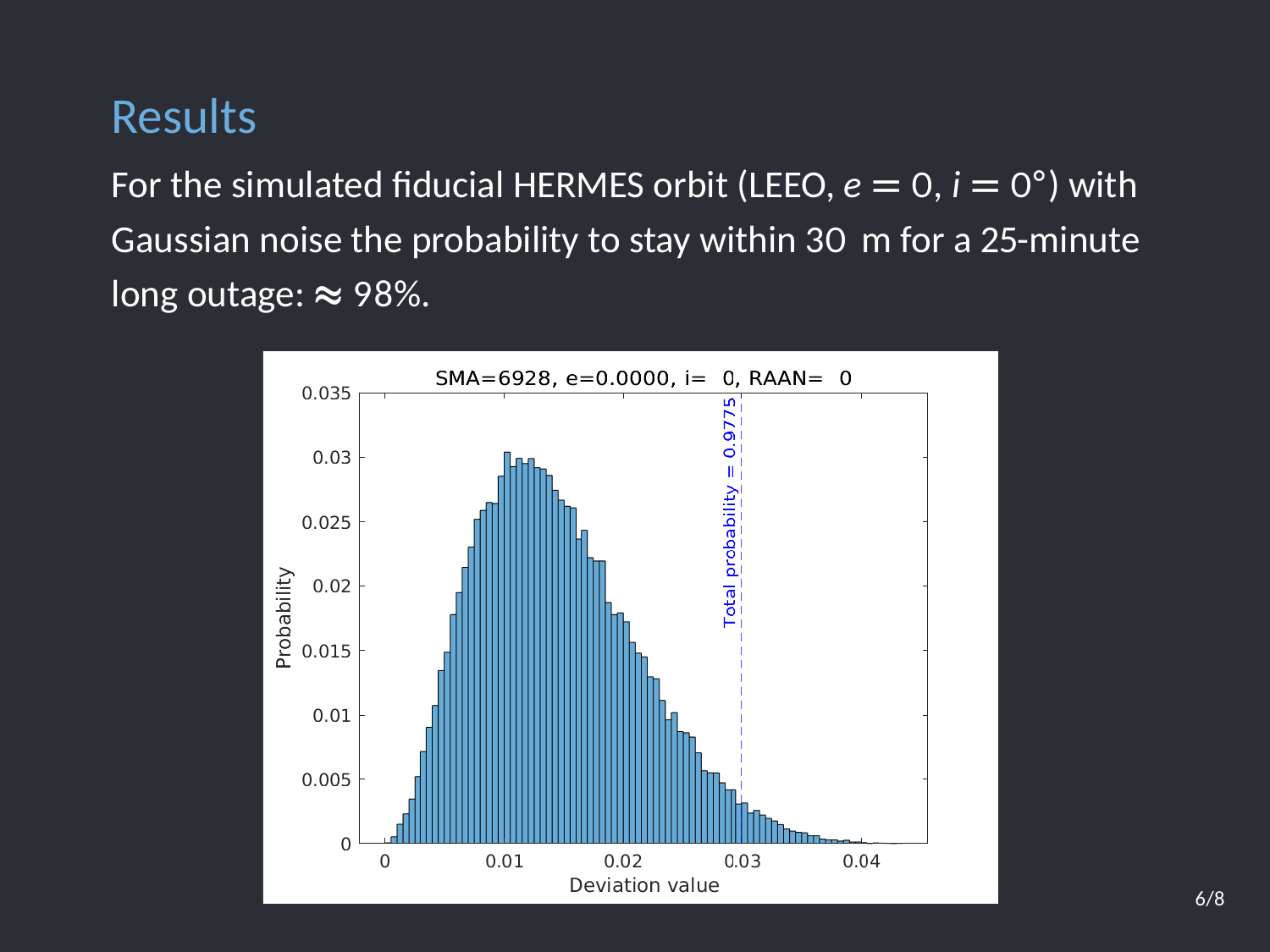### Additional analysis

In view of the future growth of the mission to HERMES-FC we investigated the performance of the algorithm for the orbits deviating from LEEO in either inclination or eccentricity.



Figure: Probability dependence on inclination (*<sup>e</sup>* **<sup>=</sup>** <sup>10</sup>**<sup>−</sup>**<sup>4</sup> ) and eccentricity  $(i = 3^{\circ}).$